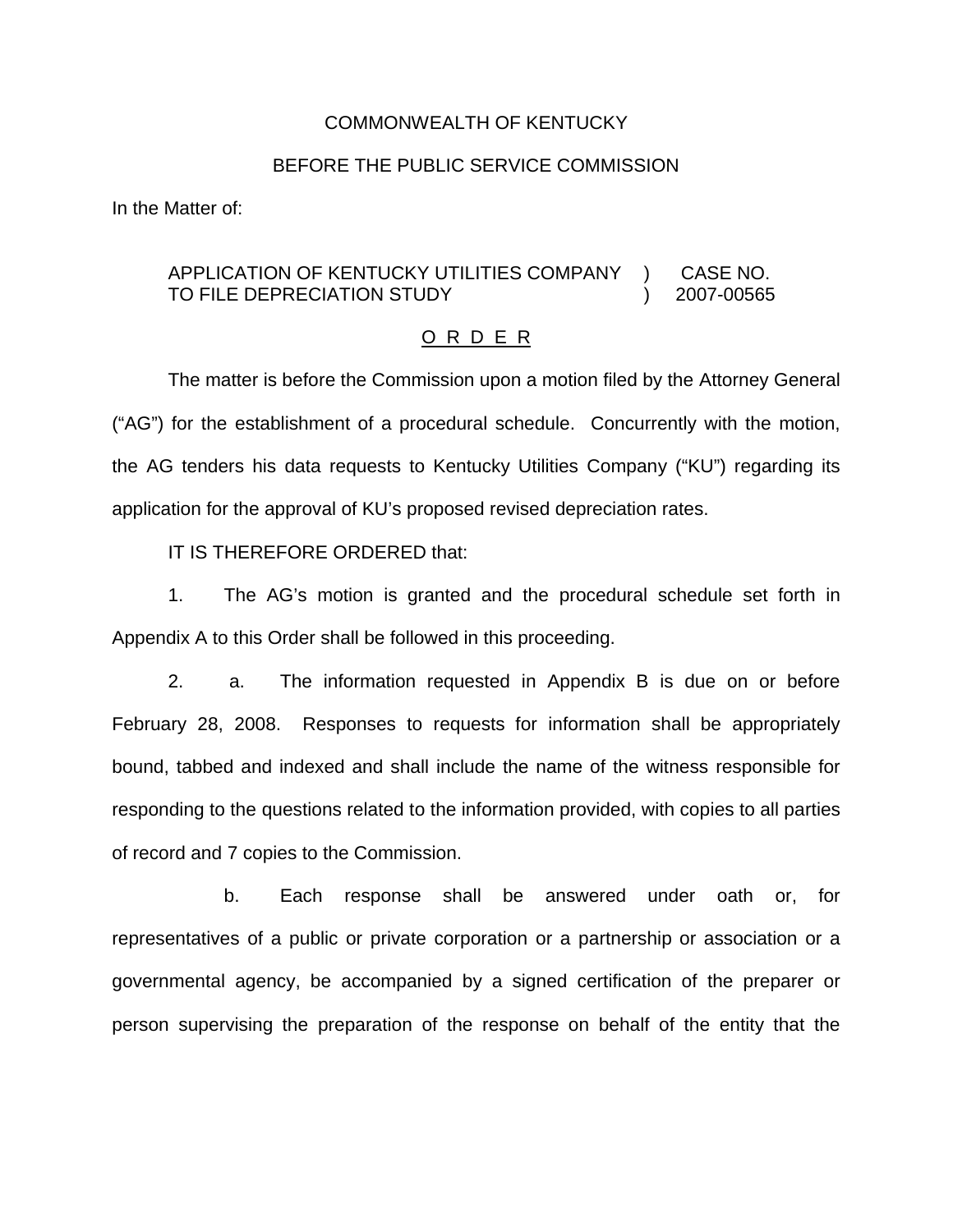response is true and accurate to the best of that person's knowledge, information, and belief formed after a reasonable inquiry.

c. Any party shall make timely amendment to any prior responses if it obtains information which indicates that the response was incorrect when made or, though correct when made, is now incorrect in any material respect.

d. For any requests to which a party fails or refuses to furnish all or part of the requested information, that party shall provide a written explanation of the specific grounds for its failure to completely and precisely respond.

3. Any party filing testimony shall file an original and 10 copies.

4. KU shall give notice of the hearing in accordance with the provisions set out in 807 KAR 5:011, Section 8(5). At the time publication is requested, KU shall forward a duplicate of the notice and request to the Commission.

5. At any public hearing in this matter, neither opening statements nor summarization of direct testimonies shall be permitted.

6. Nothing contained herein shall prevent the Commission from entering further Orders in this matter.

Done at Frankfort, Kentucky, this 18<sup>th</sup> day of February, 2008.

By the Commission

Commissioner Clark abstains.

ATTEST:

Executive Director

Case No. 2007-00565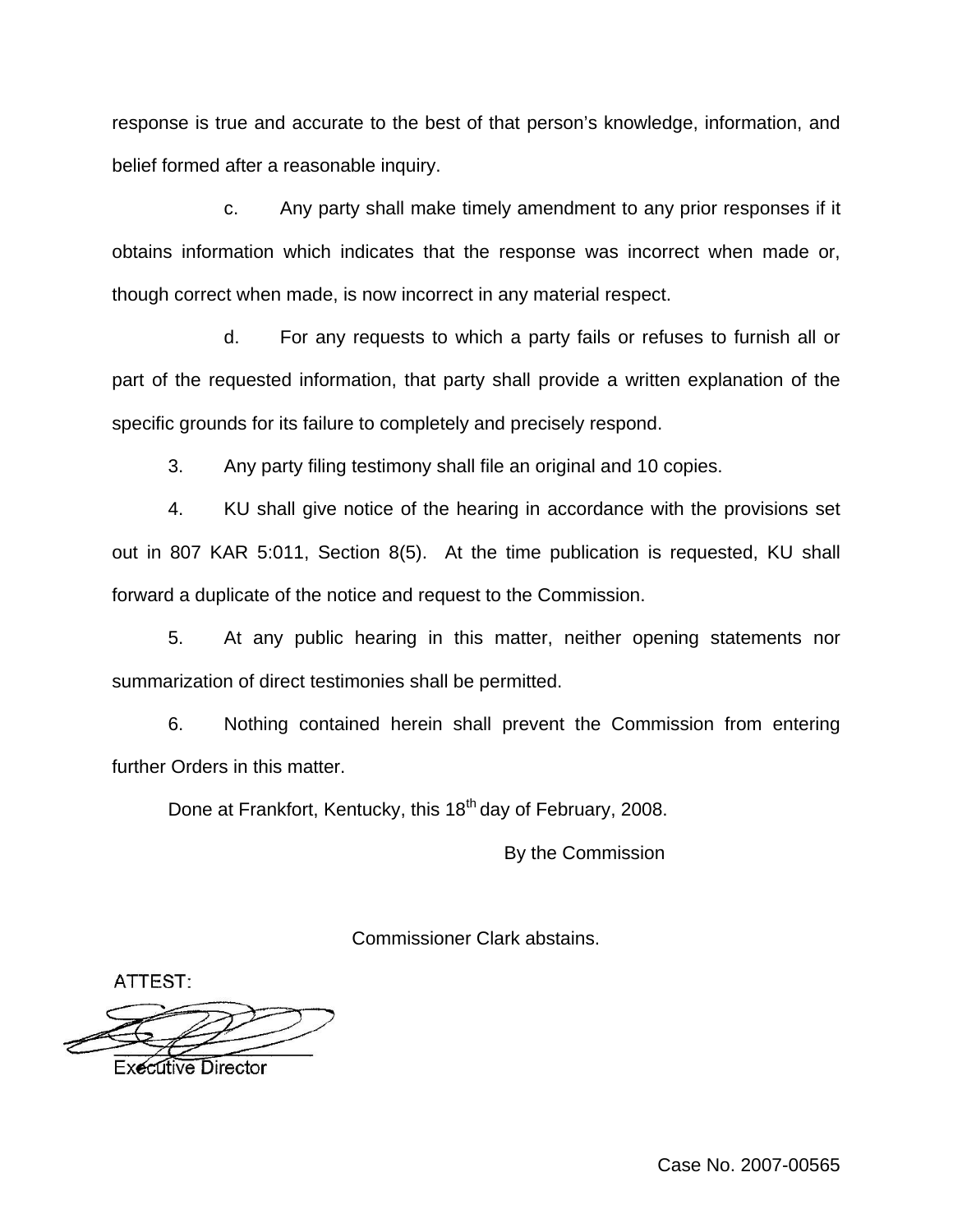# APPENDIX A

# APPENDIX TO AN ORDER OF THE KENTUCKY PUBLIC SERVICE COMMISSION IN CASE NO. 2007-00565 DATED FEBRUARY 18, 2008

| KU's responses to Staff's First Data Request and the AG's                    |  |
|------------------------------------------------------------------------------|--|
| Supplemental requests for information to KU shall be filed                   |  |
| KU's responses to supplemental requests for information                      |  |
| Intervenor testimony, if any, shall be filed in verified,                    |  |
| Requests for information to Intervenors shall be filed no later than04/24/08 |  |
| Intervenors shall file responses to requests for information no              |  |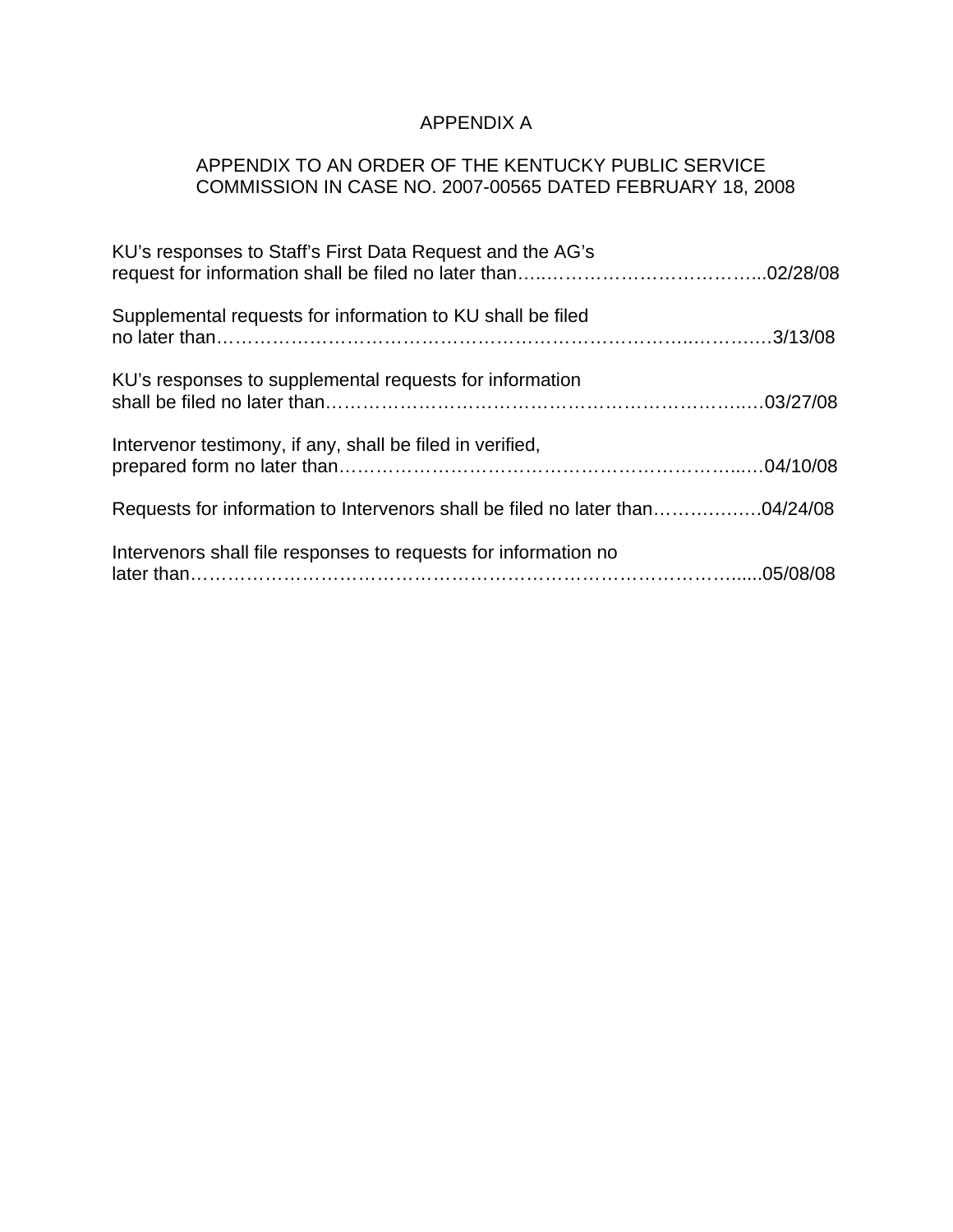# APPENDIX B

# APPENDIX TO AN ORDER OF THE KENTUCKY PUBLIC SERVICE COMMISSION IN CASE NO. 2007-00565 DATED FEBRUARY 18, 2008

# FIRST DATA REQUEST OF COMMISSION STAFF TO KENTUCKY UTILITIES COMPANY

1. Refer to the Application, page 3, paragraph 7.

a. In preparing this Application, did KU review pages 9 and 10 and 24 through 30 of the Commission's June 30, 2004 Order in Case No. 2003-00434?<sup>1</sup>

b. Explain why the narrative in paragraph 7 implies the depreciation issue in the last general rate case was resolved by Article III, Section 3.3 of the "Partial Settlement Agreement, Stipulation and Recommendation."

2. KU's last depreciation study was prepared utilizing the Straight Line Method, the Broad Group Procedure, and the Average Remaining Life Technique. Compare and contrast this approach with the approach utilized in the depreciation study submitted in this proceeding.

3. In its June 30, 2004 Order in Case No. 2004-00434, the Commission rejected KU's depreciation study because of concerns over the inclusion of an inflation adjustment for the removal costs. Explain in detail how the new depreciation study addresses this issue.

4. Refer to the Direct Testimony of Robert M. Conroy, page 3. Mr. Conroy states, "Therefore, KU respectfully requests the Commission to defer review of the depreciation rates recommended in the study and to approve revised depreciation rates

 $1$  Case No. 2003-00434, An Adjustment of the Electric Rates, Terms, and Conditions of Kentucky Utilities Company, final Order dated June 30, 2004.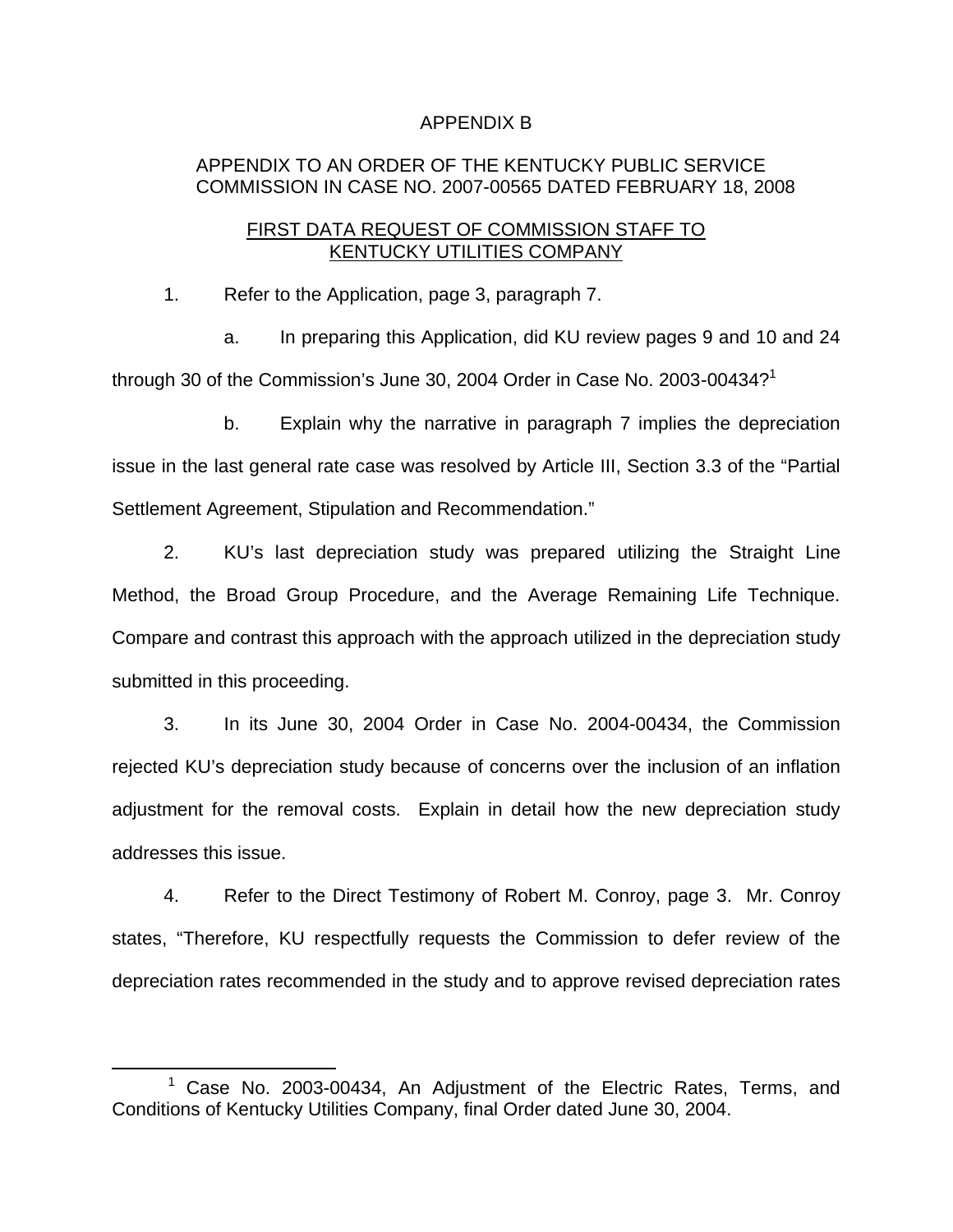for accounting and ratemaking purposes concurrent with KU's next change in base rates pursuant to a Commission Order in a base rate proceeding filed by KU."

a. Explain why KU is requesting that the Commission defer the review of the depreciation rates recommended in the study.

b. When does KU propose the review of the depreciation rates recommended in the study be undertaken?

5. Concerning the depreciation study and proposed depreciation rates:

a. Explain whether the study and proposed rates apply only to KU's Kentucky jurisdictional operations or to KU's total operations.

b. If the study and proposed rates apply to total operations, has KU sought approval of the proposed rates in the other applicable jurisdictions? Explain the response.

6. Refer to the Direct Testimony of John J. Spanos ("Spanos Testimony"), page 12.

a. Describe the basic differences between the average service life procedure and the equal life group procedure.

b. Provide the basis for the conclusion that the equal life group procedure reflects a more appropriate matching of capital recovery to asset utilization.

7. Refer to the Spanos Testimony, Exhibit JJS-KU, page II-37. Explain how the amortization periods shown on this page were determined. Include any analyses that were based upon KU's historic experience for any of the listed accounts.

8. Refer to the Spanos Testimony, Exhibit JJS-KU, pages III-4 through III-10. Prepare an analysis of the depreciation information as outlined below. The analysis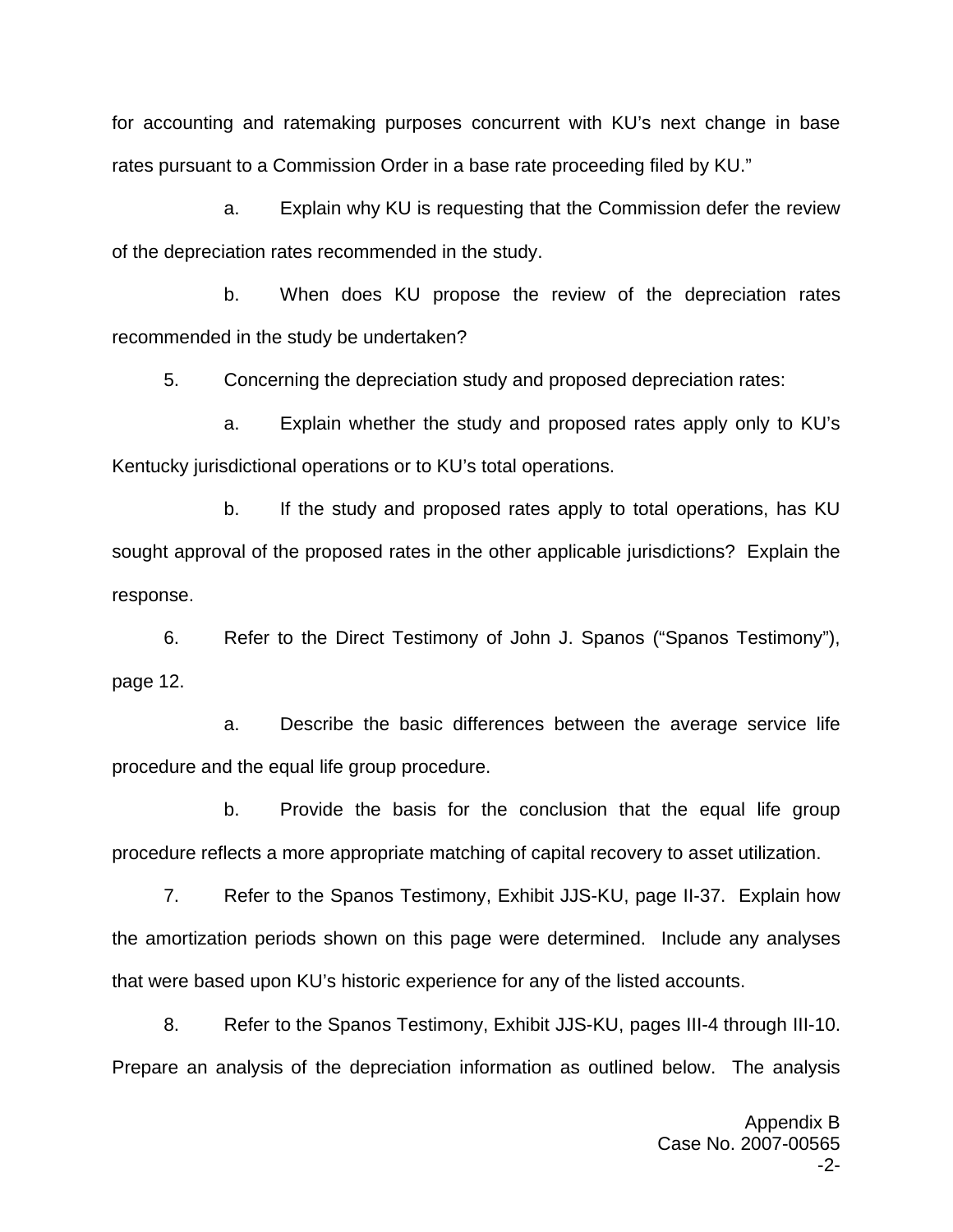should be at the same level of detail as shown on pages III-4 through III-10. The depreciation information should be organized in the following manner:

a. Column 1 – Account.

b. Column 2 – Book Depreciation Reserve.

c. Column 3 – Future Accruals.

d. Column 4 – Total Book Depreciation Reserve and Future Accruals, Column 2 plus Column 3.

e. Column 5 – Original Cost.

f. Column 6 – Difference Depreciation vs. Original Cost, Column 4 minus Column 5.

g. Column 7 – Percentage Difference, Column 6 divided by Column 5, carry to two decimal places.

For each account where the Percentage Difference calculated in Column 7 is greater than 10 percent, explain in detail why the results are reasonable and why depreciation rates should be established to generate the proposed levels of Future Accruals.

9. Refer to the Spanos Testimony, Exhibit JJS-KU, page III-4. Explain the meaning of the "\*\*" by the Accrual Rate for Account No. 312.00 – Boiler Plant Equipment – Ghent Unit 3.

10. Refer to the Spanos Testimony, Exhibit JJS-KU, pages III-7 through III-9. KU jointly owns 10 combustion turbines ("CTs") with Louisville Gas and Electric Company ("LG&E"). The CTs are Paddy's Run – Generator 13, E. W. Brown CTs 5 through 7, and Trimble County CTs 5 through 10.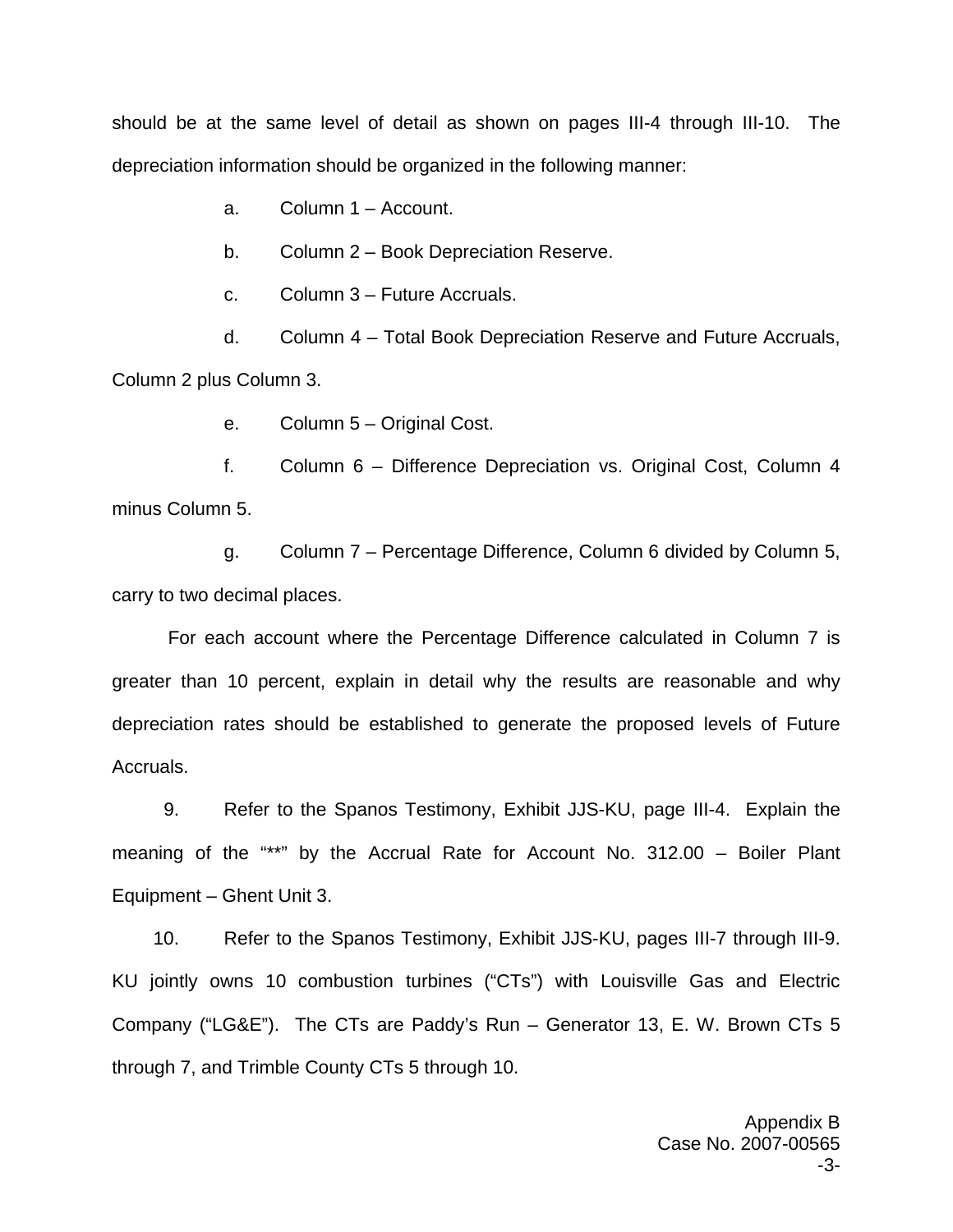a. A comparison of the depreciation information on pages III-7 through III-9 with the corresponding pages in the LG&E depreciation study reveals that the survivor curves, accrual rates, and composite remaining lives are not the same for the jointly owned assets. Explain in detail why it is reasonable for KU and LG&E to have different depreciation rates for the same jointly owned assets.

b. Provide the "Summary of Book Salvage" data for Account Nos. 341 through 346.

11. Refer to the Spanos Testimony, Exhibit JJS-KU, page III-9. Explain in detail why the Future Accrual is larger than the Original Cost for Account No. 365.00 – Overhead Conductors and Devices. In addition, explain why the result is reasonable and why the proposed level of Future Accrual should be reflected in the approved depreciation rate.

12. Refer to the Spanos Testimony, Exhibit JJS-KU. For each of the "Original and Smooth Survivor Curves" listed below, explain why the selected Iowa Curve is the best fit given the information plotted. Also indicate whether there were other Iowa Curves that reflected a fit similar to the plotted information.

a. Page III-55, Account No. 336 - Roads, Railroads, and Bridges.

b. Page III-76, Account No. 352.1 – Structures and Improvements – Non-System Control.

c. Page III-84, Account No. 353.1 – Station Equipment – Non-System Control.

13. Refer to the Spanos Testimony, Exhibit JJS-KU. For each of the accounts listed below, explain how the net salvage percentage shown for the account on pages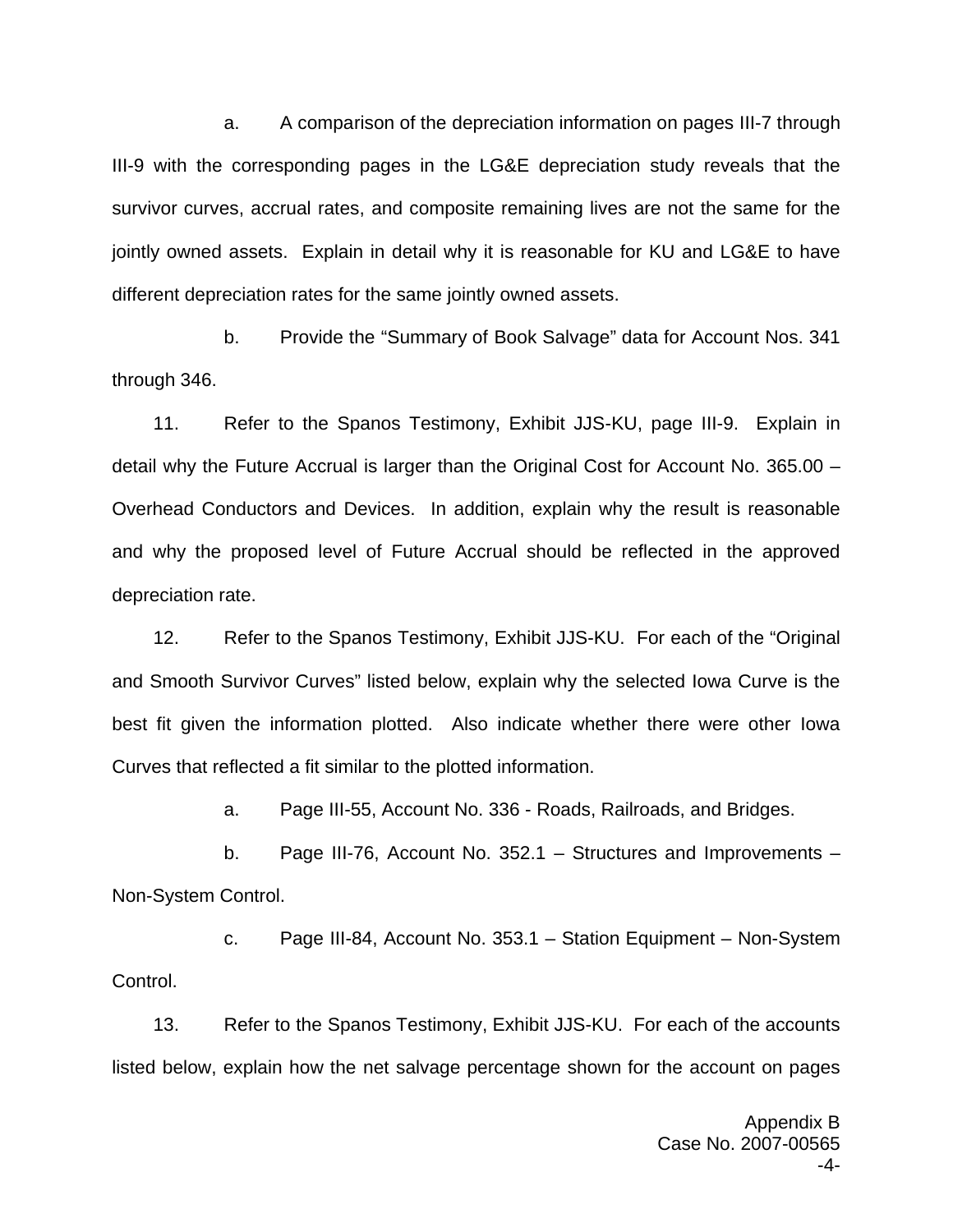III-4 through III-10 is supported by the information presented on the referenced pages from the "Summary of Book Salvage." If depreciation studies for other utilities were utilized, identify the utility, indicate when the study was prepared, and explain why it was reasonable to use information from that study.

a. Account No. 311 – Structures and Improvements, page III-184.

b. Account No. 316 – Miscellaneous Power Plant Equipment, page III-

188.

c. Account No. 333 – Water Wheels, Turbines, and Generators, page

## III-191.

d. Account No. 352 – Structures and Improvements, page III-194.

e. Account No. 353 – Station Equipment, page III-195.

f. Account No. 355 – Poles and Fixtures, page III-197.

g. Account No. 356 – Overhead Conductors and Devices, page III-

### 198.

- h. Account No. 362 Station Equipment, page III-200.
- i. Account No. 364 Poles, Towers, and Fixtures, page III-201.
- j. Account No. 365 Overhead Conductors and Devices, page III-

202.

k. Account No. 367 – Underground Conductors and Devices, page III-

### 203.

l. Account No. 373 – Street Lighting and Signal Systems, page III-

208.

m. Account No. 390 – Structures and Improvements, page III-209.

Appendix B Case No. 2007-00565 -5-